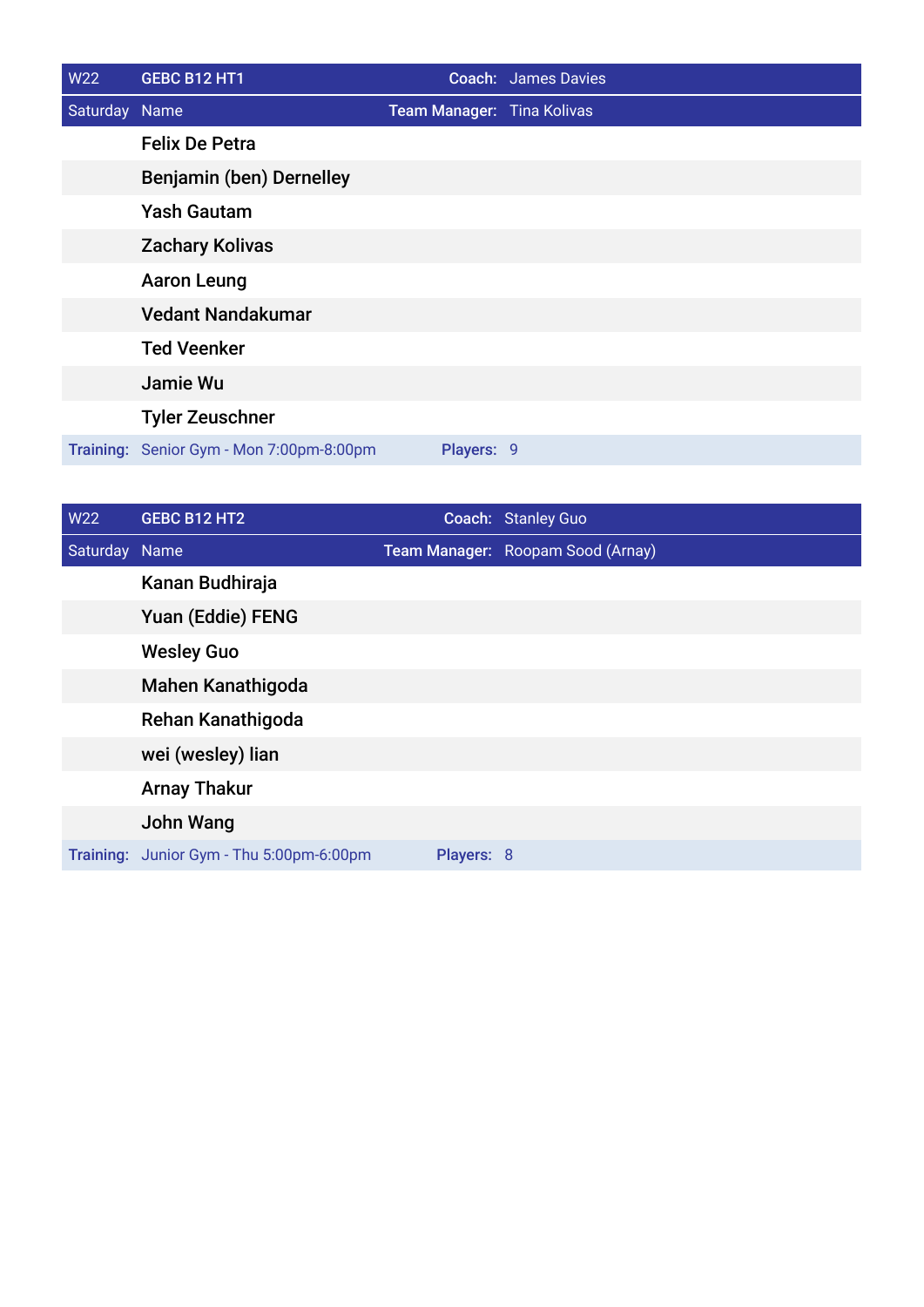| <b>W22</b> | GEBC B12 HT3                   |                   | Coach: Daniel Dunstan                  |
|------------|--------------------------------|-------------------|----------------------------------------|
| Saturday   |                                |                   | <b>Assistant Coach: Jarrah Dunstan</b> |
|            | <b>Name</b>                    | Team Manager: TBA |                                        |
|            | Jason Cai                      |                   |                                        |
|            | <b>Ailesh Dunstan</b>          |                   |                                        |
|            | <b>Mihein Ganeaarachchi</b>    |                   |                                        |
|            | jeff ha                        |                   |                                        |
|            | <b>Jason Huang</b>             |                   |                                        |
|            | Yanhao (Yan) Huang             |                   |                                        |
|            | <b>Kody Kew</b>                |                   |                                        |
|            | <b>Carsten Leung</b>           |                   |                                        |
|            | <b>Aidan Ling</b>              |                   |                                        |
|            | Jayden Oh                      |                   |                                        |
| Training:  | Junior Gym - Wed 7:00pm-8:00pm | Players: 10       |                                        |

| W22           | GEBC B12 HT4                             |                   | Coach: Wenjuan Zhang |
|---------------|------------------------------------------|-------------------|----------------------|
| Saturday Name |                                          | Team Manager: TBC |                      |
|               | <b>Lachlan Cumming</b>                   |                   |                      |
|               | <b>Aviv Fonseka</b>                      |                   |                      |
|               | <b>Emmanuel Gioutlou</b>                 |                   |                      |
|               | Eric Bin (Eric) Jiang                    |                   |                      |
|               | <b>Eric LIU</b>                          |                   |                      |
|               | William (Will) Liu                       |                   |                      |
|               | <b>Zheng (David) Yang</b>                |                   |                      |
|               | <b>Hriday Zaveri</b>                     |                   |                      |
|               | <b>Kevin Zhou</b>                        |                   |                      |
|               | Training: Junior Gym - Tue 5:00pm-6:00pm | Players: 9        |                      |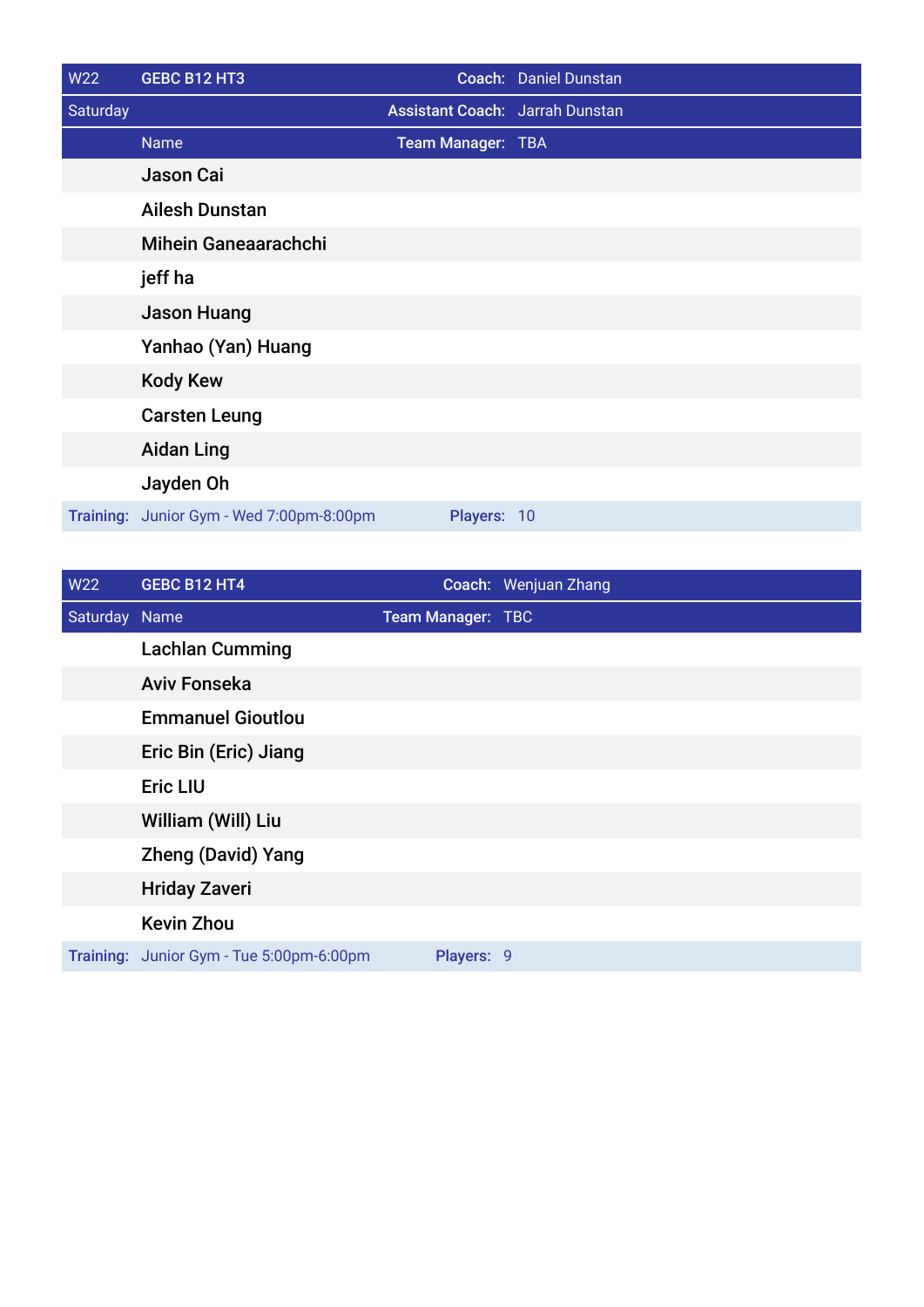| W22      | <b>GEBC B12 HT5</b>                      |                   | Co-Coach: Mia Wright    |
|----------|------------------------------------------|-------------------|-------------------------|
| Saturday |                                          |                   | Co-Coach: Julia Jenkins |
|          | Name <sup>'</sup>                        | Team Manager: TBA |                         |
|          | <b>Riyon Cooray</b>                      |                   |                         |
|          | <b>Tevin Edirisinghe</b>                 |                   |                         |
|          | <b>RYAN MA</b>                           |                   |                         |
|          | <b>Ethan Nguyen</b>                      |                   |                         |
|          | <b>SHANIL PERERA</b>                     |                   |                         |
|          | Navindu (navi) wickramasinghe            |                   |                         |
|          | <b>Archie Willmott</b>                   |                   |                         |
|          | David Xia                                |                   |                         |
|          | <b>Bryan Yang</b>                        |                   |                         |
|          | Training: Senior Gym - Thu 4:00pm-5:00pm | Players: 9        |                         |

| <b>W22</b>    | GEBC B12 HT6                             |            | Coach: Alex Goode                  |
|---------------|------------------------------------------|------------|------------------------------------|
| Saturday Name |                                          |            | Team Manager: Sarah-Kate Maddumage |
|               | Olivier (Oli) Huppe                      |            |                                    |
|               | jayden jang                              |            |                                    |
|               | <b>Daniel Kim</b>                        |            |                                    |
|               | <b>Phoenix Maddumage</b>                 |            |                                    |
|               | <b>Vinay Parappat</b>                    |            |                                    |
|               | <b>Aiden Shen</b>                        |            |                                    |
|               | sam taylor                               |            |                                    |
|               | <b>Benjamin Woods</b>                    |            |                                    |
|               | Training: Senior Gym - Tue 5:30pm-6:30pm | Players: 8 |                                    |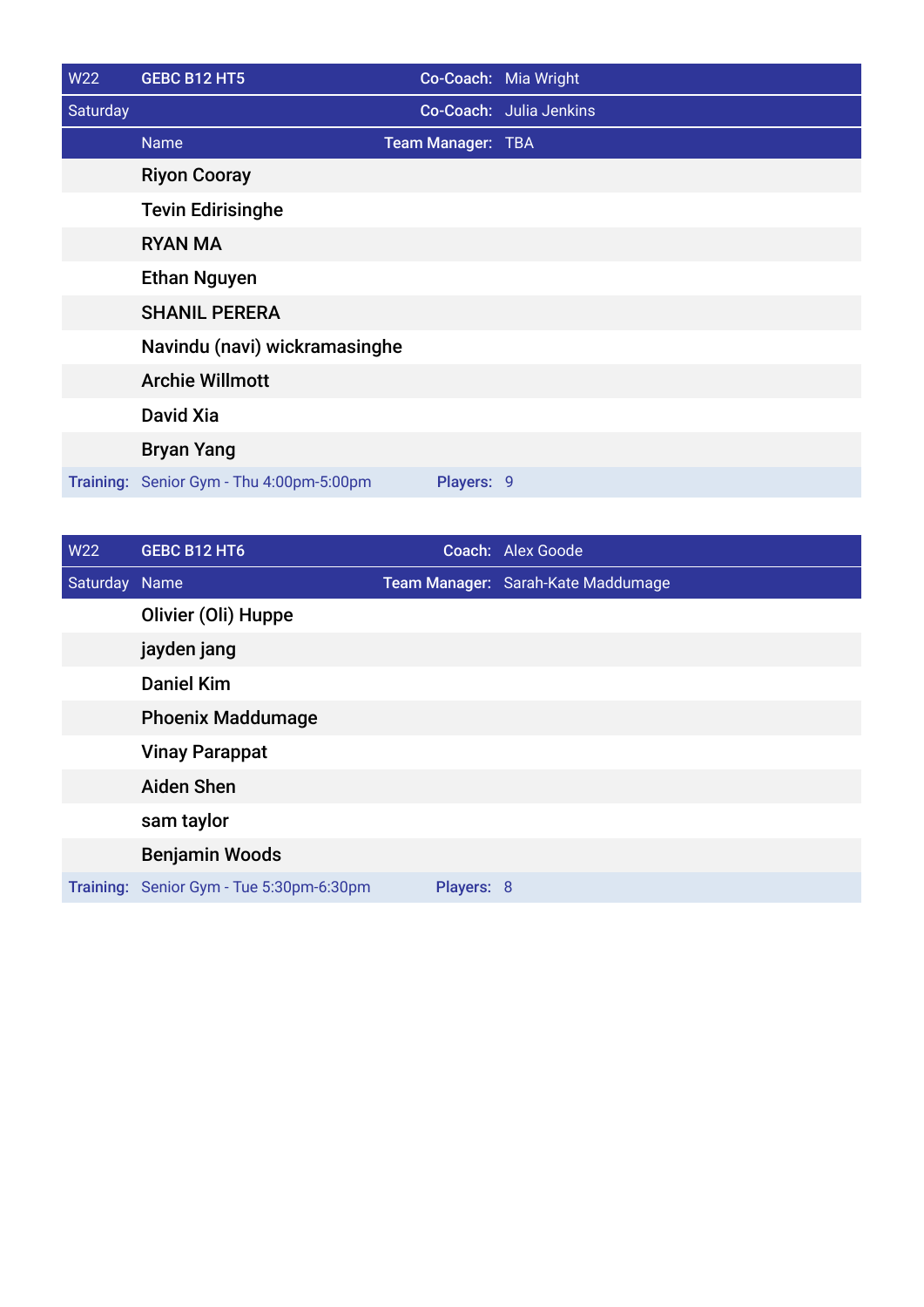| <b>W22</b>    | GEBC B14 HT1                             |                          | Coach: Geoff Hardcastle |
|---------------|------------------------------------------|--------------------------|-------------------------|
| Saturday Name |                                          | <b>Team Manager: TBC</b> |                         |
|               | <b>Micah Borgula</b>                     |                          |                         |
|               | <b>Alexander Diosi</b>                   |                          |                         |
|               | jason ha                                 |                          |                         |
|               | <b>Nathan Hardcastle</b>                 |                          |                         |
|               | <b>Oliver Maxa</b>                       |                          |                         |
|               | <b>Riley Russell</b>                     |                          |                         |
|               | kevin Zhao                               |                          |                         |
|               | Training: Senior Gym - Thu 5:00pm-6:00pm | Players: 7               |                         |

| <b>W22</b>    | <b>GEBC B14 HT2</b>                      |                   | Coach: Eugene Chen |
|---------------|------------------------------------------|-------------------|--------------------|
| Saturday Name |                                          | Team Manager: TBC |                    |
|               | Jamie Chen                               |                   |                    |
|               | <b>Oscar Dong</b>                        |                   |                    |
|               | Sanuka Hapuarachchi                      |                   |                    |
|               | Lukas Ma                                 |                   |                    |
|               | Lee Morgan                               |                   |                    |
|               | <b>Aiden Soo</b>                         |                   |                    |
|               | <b>Jeremy Wang</b>                       |                   |                    |
|               | Qilin (Lin) Wu                           |                   |                    |
|               | Training: Senior Gym - Wed 6:00pm-7:00pm | Players: 8        |                    |

| <b>W22</b>    | <b>GEBC B14 HT3</b>                      |            | <b>Coach: Matthew Cudmore</b> |
|---------------|------------------------------------------|------------|-------------------------------|
| Saturday Name |                                          |            | Team Manager: Jenny Zeuschner |
|               | <b>Ewen Cudmore</b>                      |            |                               |
|               | Joshua Fitzgerald                        |            |                               |
|               | <b>Sammy Kattan</b>                      |            |                               |
|               | <b>Tyler Ko</b>                          |            |                               |
|               | <b>Evan Kolivas</b>                      |            |                               |
|               | <b>Ethan Lau</b>                         |            |                               |
|               | Daniel (Danny) Oh                        |            |                               |
|               | <b>Zac Rulton</b>                        |            |                               |
|               | Lachlan (Lachie) Zeuschner               |            |                               |
|               | Training: Junior Gym - Thu 8:00pm-9:00pm | Players: 9 |                               |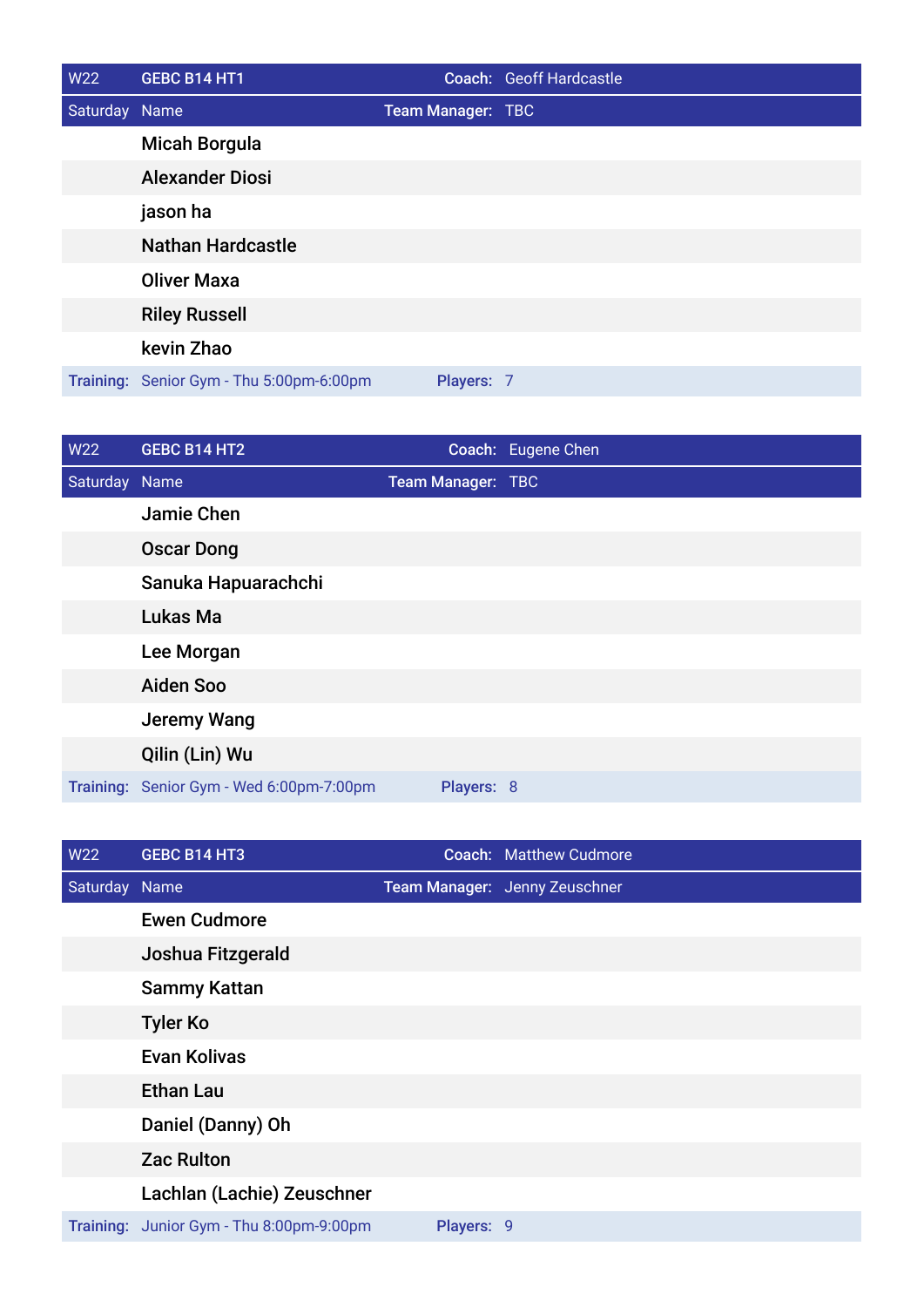| W22           | <b>GEBC B14 HT4</b>                      |            | Coach: Brynley Burns         |
|---------------|------------------------------------------|------------|------------------------------|
| Saturday Name |                                          |            | Team Manager: Pauleen Haddon |
|               | Ka Hee (Jayden) Choong                   |            |                              |
|               | <b>Russell Giam</b>                      |            |                              |
|               | Oliver (Olly) Haddon                     |            |                              |
|               | <b>Alex Lei</b>                          |            |                              |
|               | Evan Morgan                              |            |                              |
|               | <b>Tavish Pogula</b>                     |            |                              |
|               | Shaurya Prashar                          |            |                              |
|               | King Shun (Davis) Tsai                   |            |                              |
|               | King Yeung (Lucas) Tsai                  |            |                              |
|               | Training: Junior Gym - Wed 5:00pm-6:00pm | Players: 9 |                              |

| <b>W22</b>    | GEBC B16 HT1                             |            | <b>Coach: Nathan Morris</b>       |
|---------------|------------------------------------------|------------|-----------------------------------|
| Saturday Name |                                          |            | Team Manager: Kathryn Duke (Pete) |
|               | <b>Matthew (Matt) Aslanis</b>            |            |                                   |
|               | Tharuka (Tharu) Hapuarachchi             |            |                                   |
|               | <b>Oscar HUANG</b>                       |            |                                   |
|               | Viran Kanathigoda                        |            |                                   |
|               | <b>William Maxa</b>                      |            |                                   |
|               | <b>Aiden Morris</b>                      |            |                                   |
|               | Peter (Pete) Myers                       |            |                                   |
|               | <b>Gavin Yang</b>                        |            |                                   |
|               | Mingyao Zhang                            |            |                                   |
|               | Training: Senior Gym - Mon 6:00pm-7:00pm | Players: 9 |                                   |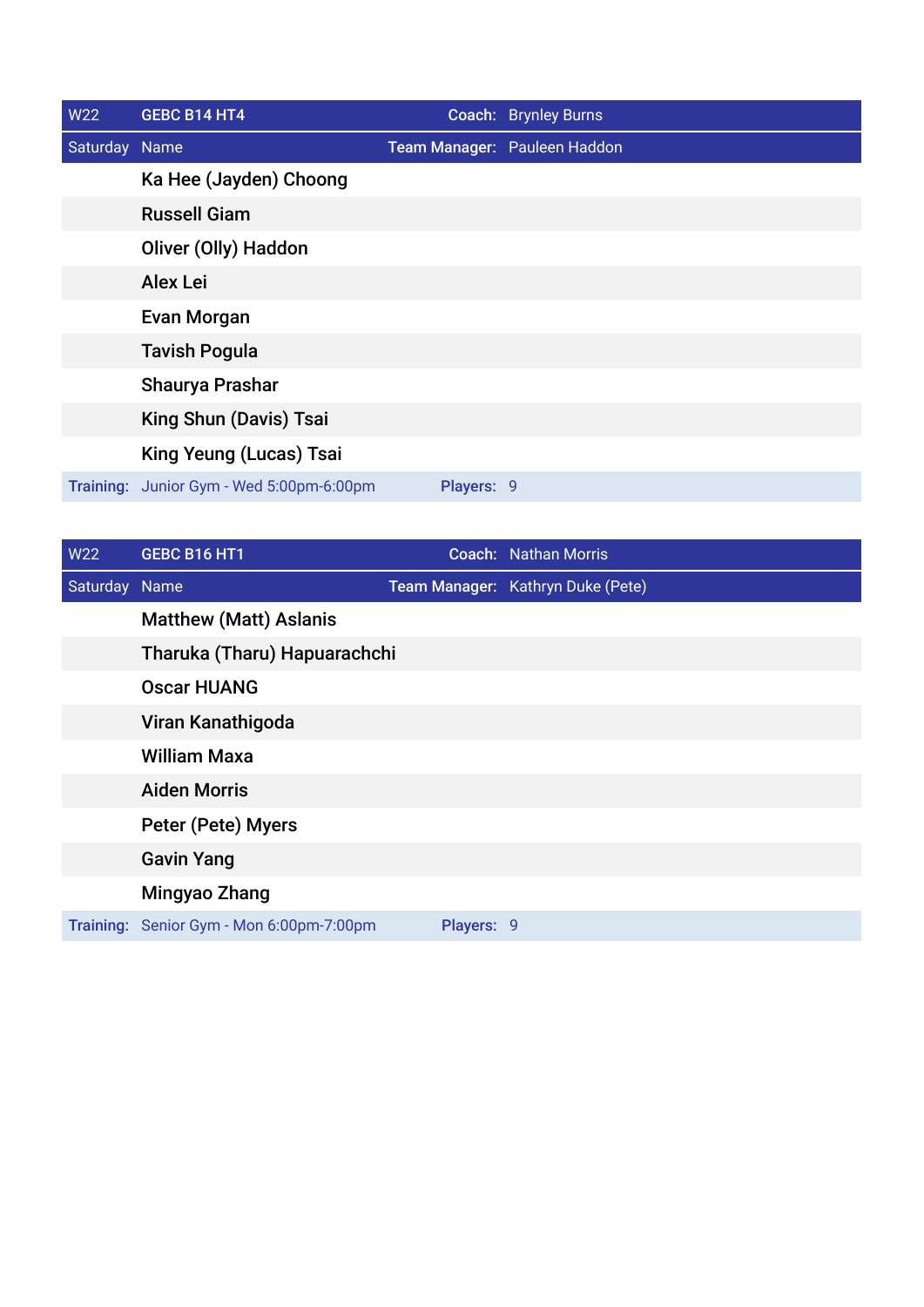| W22           | GEBC B16 HT2                             |            | Coach: Akshat Raman             |
|---------------|------------------------------------------|------------|---------------------------------|
| Saturday Name |                                          |            | Team Manager: Michelle Simmonds |
|               | <b>Samuel Chorovski</b>                  |            |                                 |
|               | <b>Andy Duan</b>                         |            |                                 |
|               | <b>Jarrah Dunstan</b>                    |            |                                 |
|               | <b>Thomas Krah</b>                       |            |                                 |
|               | <b>Daniel Liang</b>                      |            |                                 |
|               | <b>Connor Simmonds</b>                   |            |                                 |
|               | <b>Yonal Udugala</b>                     |            |                                 |
|               | Jiacheng (Luke) Zhang                    |            |                                 |
|               | Training: Senior Gym - Tue 8:00pm-9:00pm | Players: 8 |                                 |

| W22           | GEBC B16 HT3                             |                   | Coach: Sri Hiremath |
|---------------|------------------------------------------|-------------------|---------------------|
| Saturday Name |                                          | Team Manager: TBC |                     |
|               | Yenula Bogahapitiya                      |                   |                     |
|               | Sai Abhay (Abhay) Bolisetty              |                   |                     |
|               | <b>Dylan Chandra</b>                     |                   |                     |
|               | <b>Kenul Edirisinghe</b>                 |                   |                     |
|               | <b>Thisaga Herath</b>                    |                   |                     |
|               | <b>Dhruva Hiremath</b>                   |                   |                     |
|               | <b>Patrick (Paddy) Pan</b>               |                   |                     |
|               | <b>Raghav Prasad</b>                     |                   |                     |
|               | <b>Isaac To</b>                          |                   |                     |
|               | Training: Senior Gym - Wed 8:00pm-9:00pm | Players: 9        |                     |

| W <sub>22</sub> | GEBC B16 HT4                             | Coach: TBC |                                   |
|-----------------|------------------------------------------|------------|-----------------------------------|
| Saturday Name   |                                          |            | Team Manager: Sook Chen Kew (Ben) |
|                 | Ben Hao Jun (Ben) Choong                 |            |                                   |
|                 | <b>Thomas (Thomas/Tom) Darlington</b>    |            |                                   |
|                 | <b>Max GUO</b>                           |            |                                   |
|                 | <b>Micah Lim</b>                         |            |                                   |
|                 | <b>Alan Liu</b>                          |            |                                   |
|                 | <b>Vishal Mirinchiaratchi</b>            |            |                                   |
|                 | Ranbeer Tyagi                            |            |                                   |
|                 | Training: Senior Gym - Wed 5:00pm-6:00pm | Players: 7 |                                   |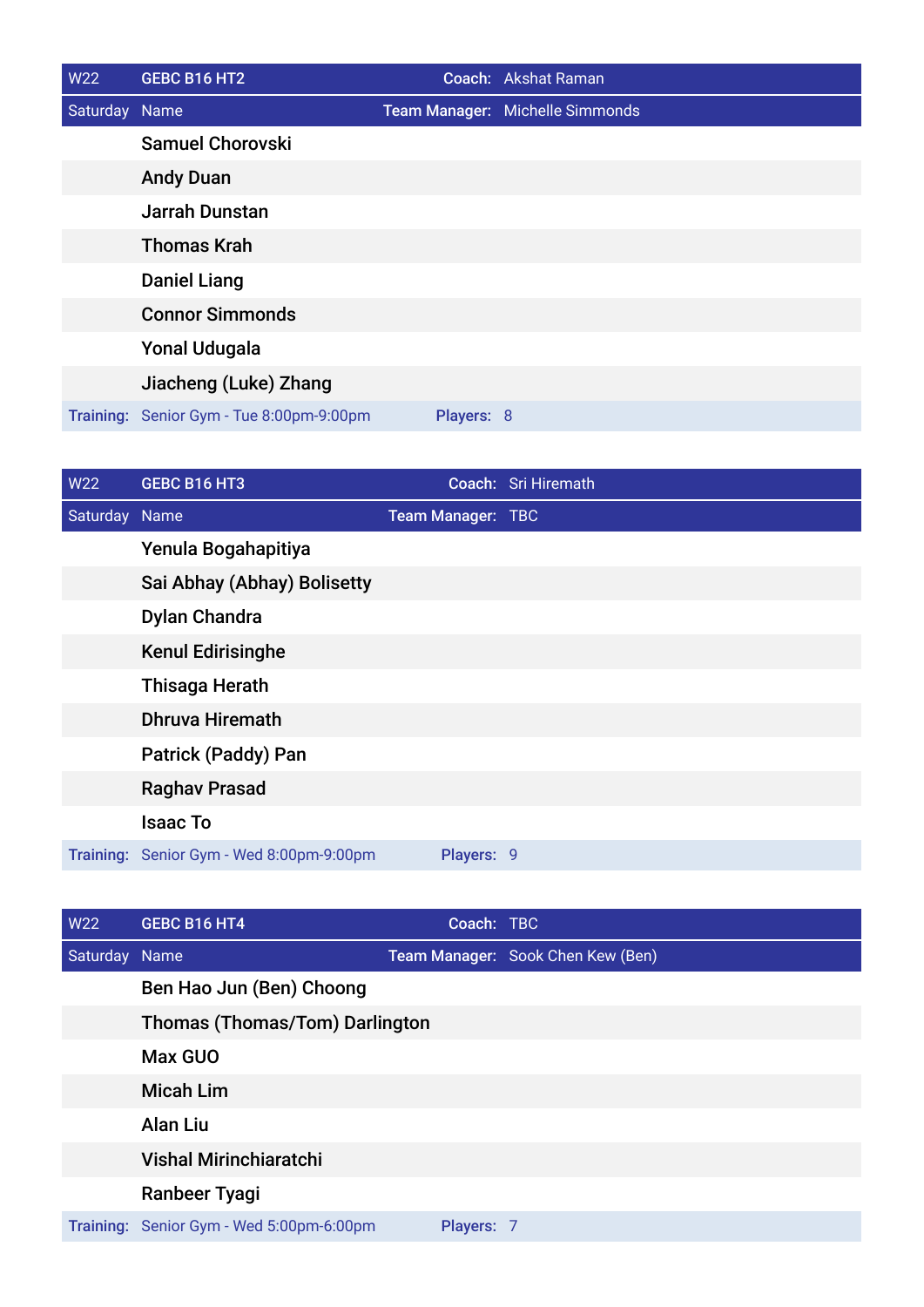| <b>W22</b>    | GEBC B16 HT5                             | Coach: TBC              |  |
|---------------|------------------------------------------|-------------------------|--|
| Saturday Name |                                          | Team Manager: Ken Zhang |  |
|               | Aryan Bhola                              |                         |  |
|               | Yash Bilagi                              |                         |  |
|               | Alexandar (Alex) Karlic                  |                         |  |
|               | <b>Rhys Morgan</b>                       |                         |  |
|               | Sanula Pathiranage                       |                         |  |
|               | <b>Pranshu Sheelwant</b>                 |                         |  |
|               | <b>Ross Woodhouse</b>                    |                         |  |
|               | <b>LACHLAN ZHANG</b>                     |                         |  |
|               | Training: Junior Gym - Wed 8:00pm-9:00pm | Players: 8              |  |

| W22           | <b>GEBC B16 HT6</b>                      | Coach: TBC               |  |
|---------------|------------------------------------------|--------------------------|--|
| Saturday Name |                                          | <b>Team Manager: TBC</b> |  |
|               | Aryan Bapna                              |                          |  |
|               | <b>Zac Barnett</b>                       |                          |  |
|               | <b>Nicolas Cookson</b>                   |                          |  |
|               | <b>Hudson Dyer</b>                       |                          |  |
|               | Raiyan Khan                              |                          |  |
|               | <b>SHLOK MADAN</b>                       |                          |  |
|               | <b>Henry Tang</b>                        |                          |  |
|               | Training: Junior Gym - Tue 7:00pm-8:00pm | Players: 7               |  |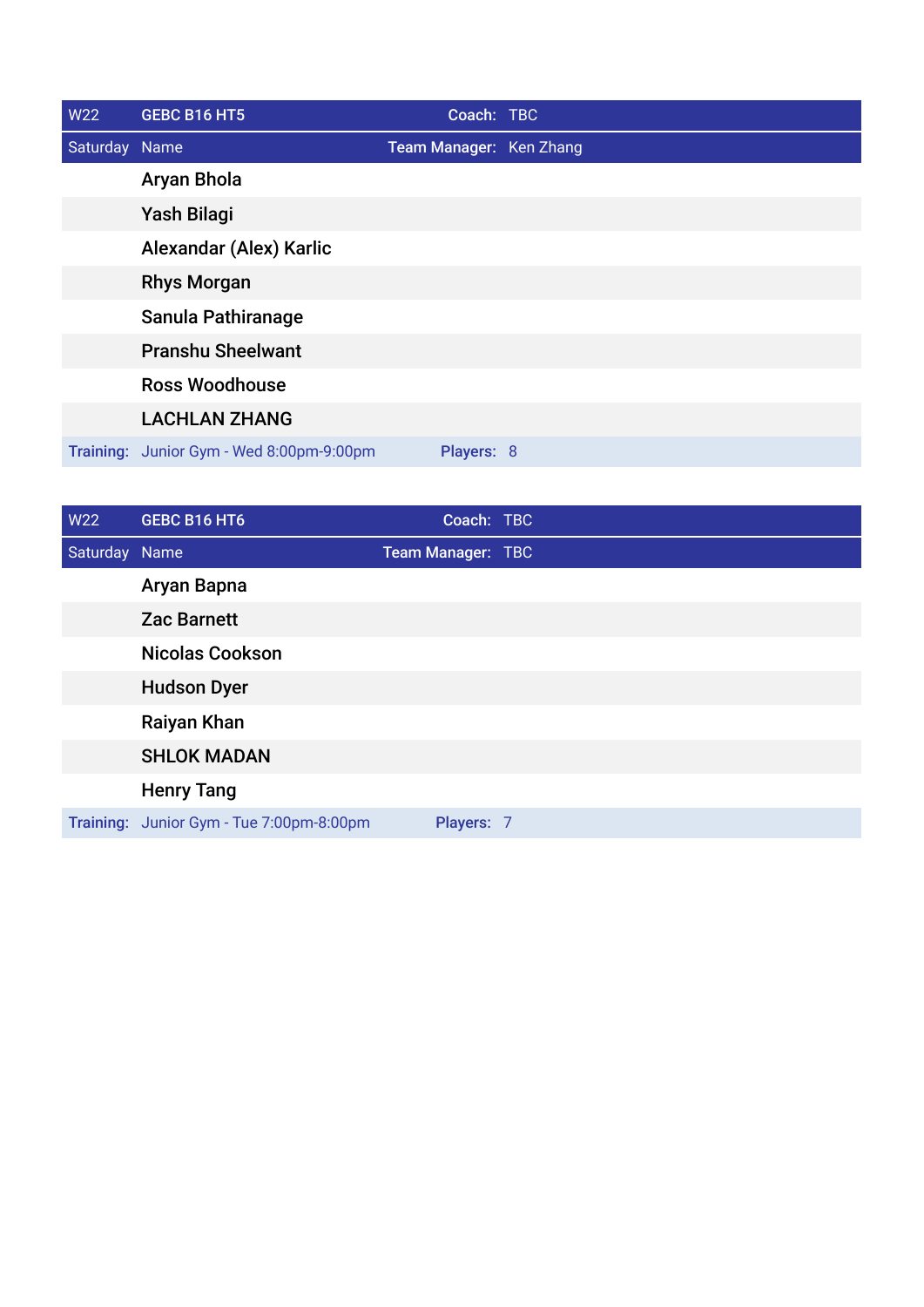| W22           | GEBC B18 HT1                             |             | Coach: Geoff Hardcastle       |
|---------------|------------------------------------------|-------------|-------------------------------|
| Saturday Name |                                          |             | Team Manager: Tony Sutherland |
|               | <b>Matthew Giagoudakis</b>               |             |                               |
|               | <b>Aran Gitlits</b>                      |             |                               |
|               | <b>Ethan Hamamen</b>                     |             |                               |
|               | <b>Ben Hardcastle</b>                    |             |                               |
|               | Luke Morgan                              |             |                               |
|               | <b>Martin Schultz</b>                    |             |                               |
|               | <b>Noah Sharrock</b>                     |             |                               |
|               | <b>Riley Sutherland</b>                  |             |                               |
|               | <b>Alvin Tong</b>                        |             |                               |
|               | <b>Lukas Tsirigotis</b>                  |             |                               |
|               | Training: Senior Gym - Thu 6:00pm-7:00pm | Players: 10 |                               |

| W22           | GEBC B18 HT2                             |             | Coach: Tom Goode             |
|---------------|------------------------------------------|-------------|------------------------------|
| Saturday Name |                                          |             | Team Manager: Tamsin Mathers |
|               | <b>Brynley (Brynley or Bryn) Burns</b>   |             |                              |
|               | <b>Alex Goode</b>                        |             |                              |
|               | Oscar Li                                 |             |                              |
|               | <b>Shyam Mahendran</b>                   |             |                              |
|               | <b>Aidan Mathers</b>                     |             |                              |
|               | <b>Egan Nallathamby</b>                  |             |                              |
|               | <b>Hugh Roberts</b>                      |             |                              |
|               | <b>SENUJA RAJAPAKSE</b>                  |             |                              |
|               | <b>Daniel Stecher</b>                    |             |                              |
|               | <b>Michael Xiao</b>                      |             |                              |
|               | Training: Senior Gym - Mon 8:00pm-9:00pm | Players: 10 |                              |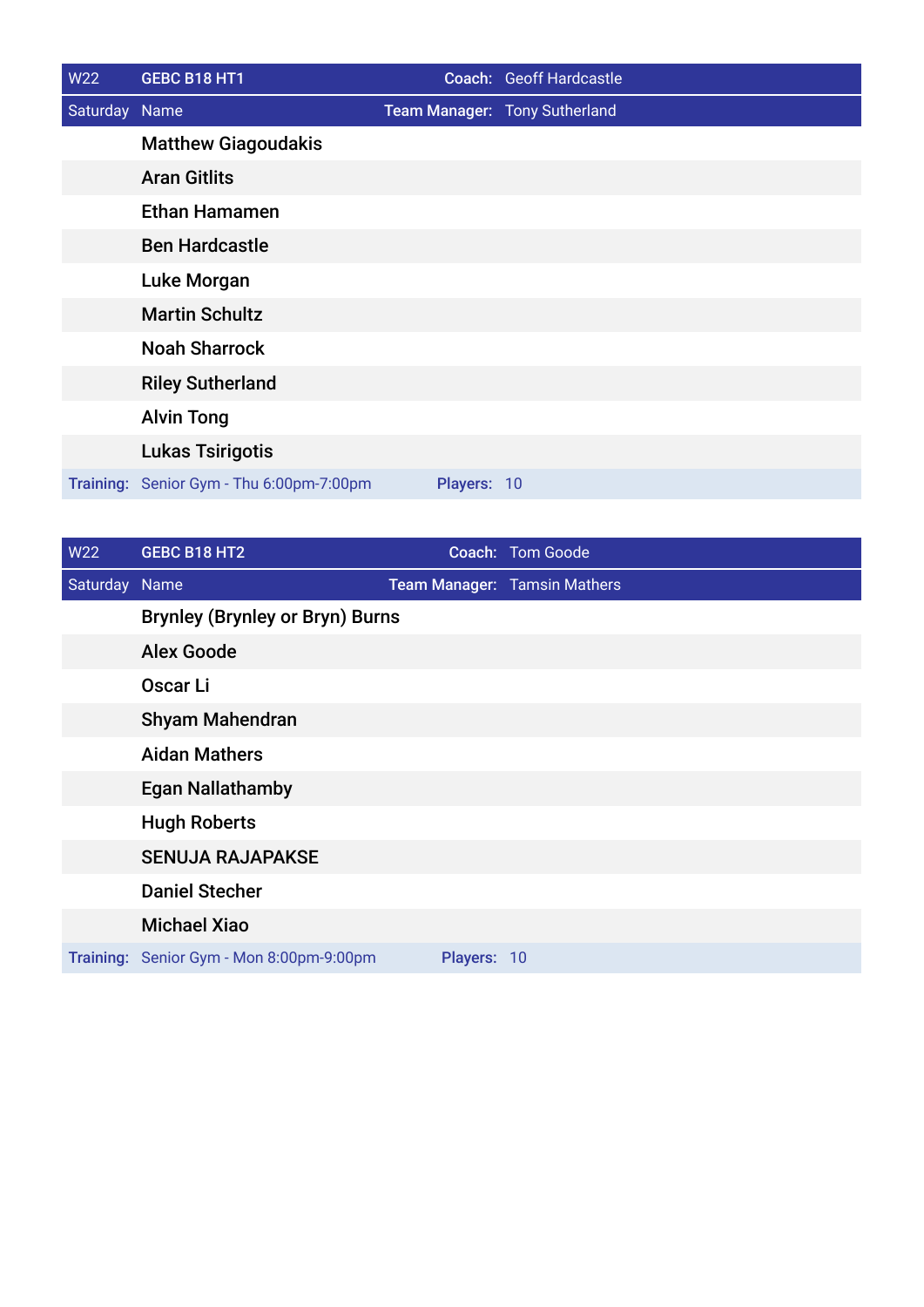| <b>W22</b>    | GEBC B18 HT3                             |             | Coach: Pauleen Haddon        |
|---------------|------------------------------------------|-------------|------------------------------|
| Saturday Name |                                          |             | Team Manager: Vesna De Petra |
|               | <b>Evangelis Alexandropoulos</b>         |             |                              |
|               | <b>Connor Aslanis</b>                    |             |                              |
|               | <b>Reeve Blackburn-Bayliss</b>           |             |                              |
|               | <b>Oscar De Petra</b>                    |             |                              |
|               | <b>Thomas (Tom) Haddon</b>               |             |                              |
|               | Janu Jayasuriya                          |             |                              |
|               | Amir Reza (Amir) Khoddam                 |             |                              |
|               | Aditya (Adi) Rathi                       |             |                              |
|               | <b>Austin Truong</b>                     |             |                              |
|               | <b>Bailey Yoong</b>                      |             |                              |
|               | Training: Senior Gym - Tue 4:00pm-5:00pm | Players: 10 |                              |

| W22           | <b>MEBA FRIDAY B18 HT1</b>               | Coach: TBC                |  |
|---------------|------------------------------------------|---------------------------|--|
| Saturday Name |                                          | Team Manager: Naren Patel |  |
|               | <b>Nakul Patel</b>                       |                           |  |
|               | <b>Nilay Patel</b>                       |                           |  |
|               | Niraj Patel                              |                           |  |
|               | <b>Krish Shah</b>                        |                           |  |
|               | <b>Sahil Shah</b>                        |                           |  |
|               | Rohan Teckchandani                       |                           |  |
|               | Training: Senior Gym - Tue 7:30pm-8:30pm | Players: 6                |  |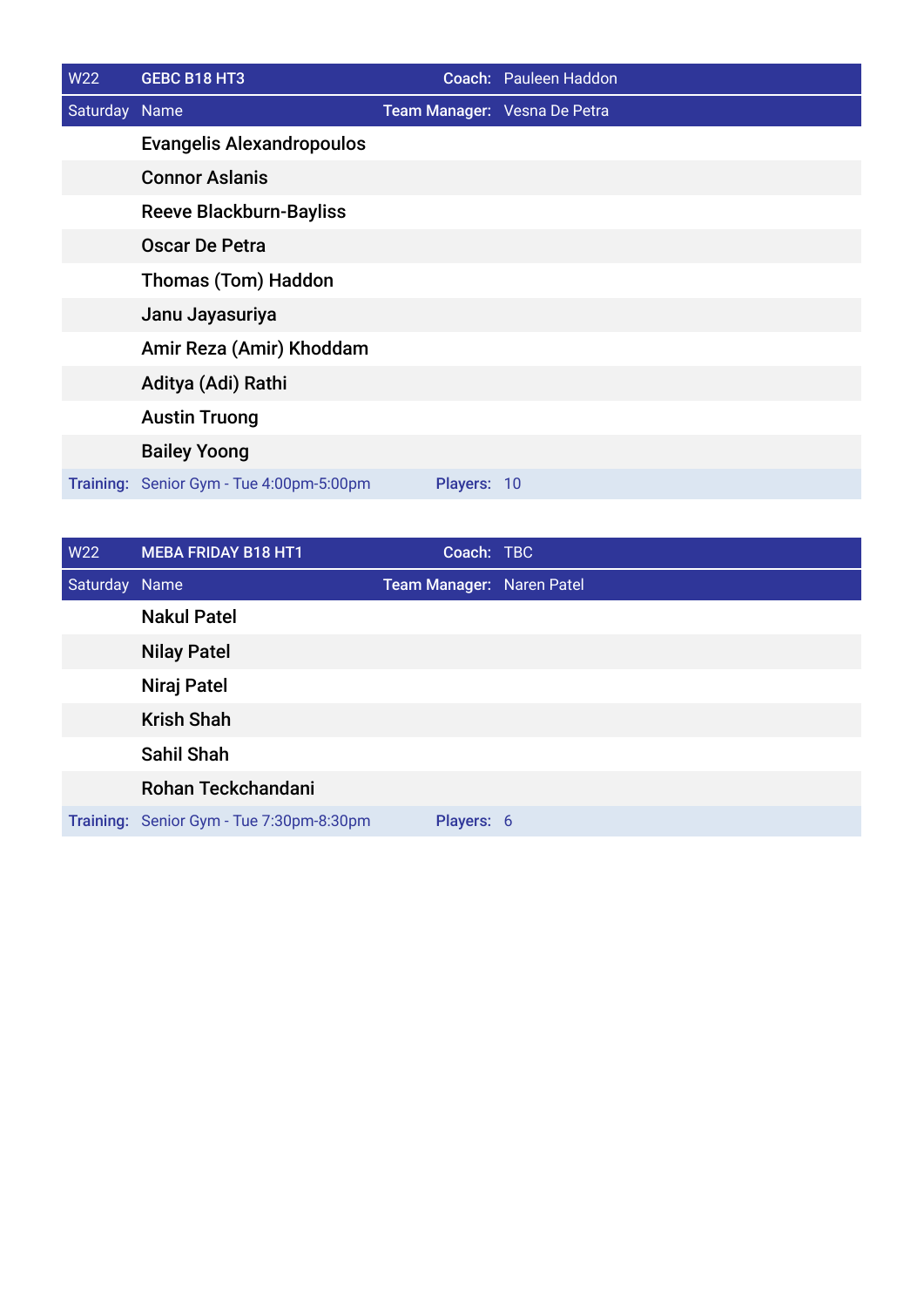| W22      | GEBC G08 HT1                             |                                         | <b>Coach: James Davies</b> |
|----------|------------------------------------------|-----------------------------------------|----------------------------|
| Saturday |                                          | <b>Assistant Coach: Sanuli Fernando</b> |                            |
|          | <b>Name</b>                              | Team Manager: TBA                       |                            |
|          | Sidhi Budhiraja                          |                                         |                            |
|          | Sampradha (Sammu) Iyer                   |                                         |                            |
|          | <b>Claudia Lombardi</b>                  |                                         |                            |
|          | <b>Skyla Peters</b>                      |                                         |                            |
|          | Aanika Rewal                             |                                         |                            |
|          | Klara Wekunagoda                         |                                         |                            |
|          | <b>Molly White</b>                       |                                         |                            |
|          | Jessica Zhou                             |                                         |                            |
|          | Training: Junior Gym - Tue 4:00pm-5:00pm | Players: 8                              |                            |

| W22      | GEBC G10 HT1                             |                   | Co-Coach: Amelie Pilkington-Ward |
|----------|------------------------------------------|-------------------|----------------------------------|
| Saturday |                                          |                   | Co-Coach: Jasmine Zhu            |
|          | <b>Name</b>                              | Team Manager: TBA |                                  |
|          | <b>Scarlett Donnell</b>                  |                   |                                  |
|          | Eliza Ekanayaka                          |                   |                                  |
|          | <b>Mabel Liang</b>                       |                   |                                  |
|          | <b>Megan Lu</b>                          |                   |                                  |
|          | Seinya Malawwethantri                    |                   |                                  |
|          | <b>Charlotte Pilkington-Ward</b>         |                   |                                  |
|          | <b>Shreya Prashar</b>                    |                   |                                  |
|          | <b>Francesca Willmott</b>                |                   |                                  |
|          | Training: Junior Gym - Thu 4:00pm-5:00pm | Players: 8        |                                  |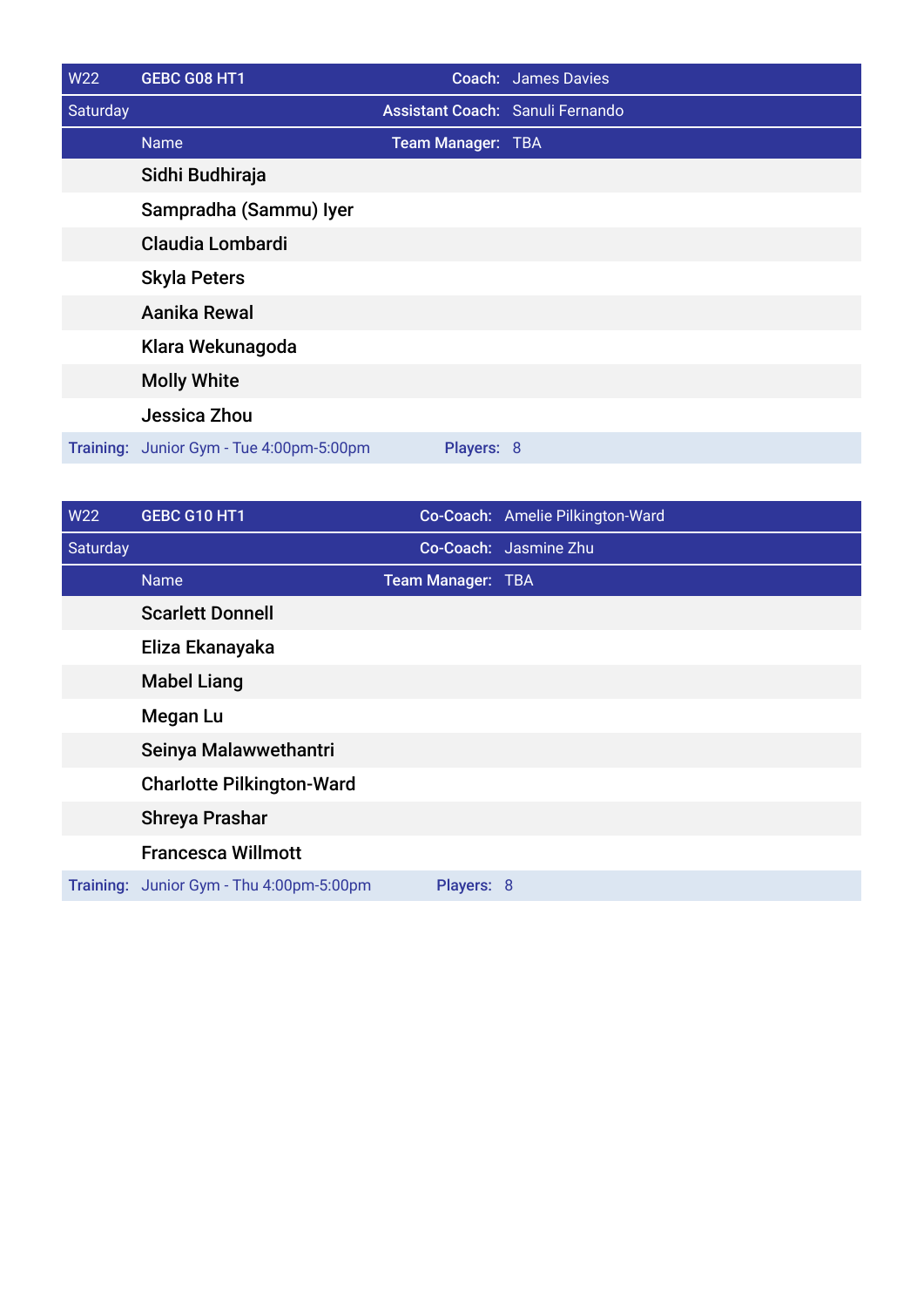| <b>W22</b> | GEBC G12 HT1                             |                                       | Coach: Anjali Raman |
|------------|------------------------------------------|---------------------------------------|---------------------|
| Saturday   |                                          | <b>Assistant Coach: Jason Schultz</b> |                     |
|            | <b>Name</b>                              | Team Manager: TBA                     |                     |
|            | Oneli Hewakoparage                       |                                       |                     |
|            | <b>Liberty Huo</b>                       |                                       |                     |
|            | <b>Maxine Kew</b>                        |                                       |                     |
|            | <b>Marcella Liu</b>                      |                                       |                     |
|            | <b>Sarah Pilkington-Ward</b>             |                                       |                     |
|            | <b>Emily Robilliard-Spink</b>            |                                       |                     |
|            | <b>Alexa Schultz</b>                     |                                       |                     |
|            | <b>Tiara Siriwardena</b>                 |                                       |                     |
|            | Eva Zhao                                 |                                       |                     |
|            | Training: Junior Gym - Tue 6:00pm-7:00pm | Players: 9                            |                     |

| W22      | GEBC G12 HT2                             |                   | Co-Coach: Harshitaa Nandakumar |
|----------|------------------------------------------|-------------------|--------------------------------|
| Saturday |                                          |                   | Co-Coach: Caitlin Cumming      |
|          | <b>Name</b>                              | Team Manager: TBA |                                |
|          | <b>Carly Allison</b>                     |                   |                                |
|          | <b>Katie Barrette</b>                    |                   |                                |
|          | <b>Scarlett Donnell</b>                  |                   |                                |
|          | <b>Joanne Parveris</b>                   |                   |                                |
|          | <b>Meher Saini</b>                       |                   |                                |
|          | <b>Lilah Stephens</b>                    |                   |                                |
|          | <b>Marissa Varvaras</b>                  |                   |                                |
|          | <b>Audrey White</b>                      |                   |                                |
|          | Training: Senior Gym - Wed 6:30pm-7:30pm | Players: 8        |                                |
|          |                                          |                   |                                |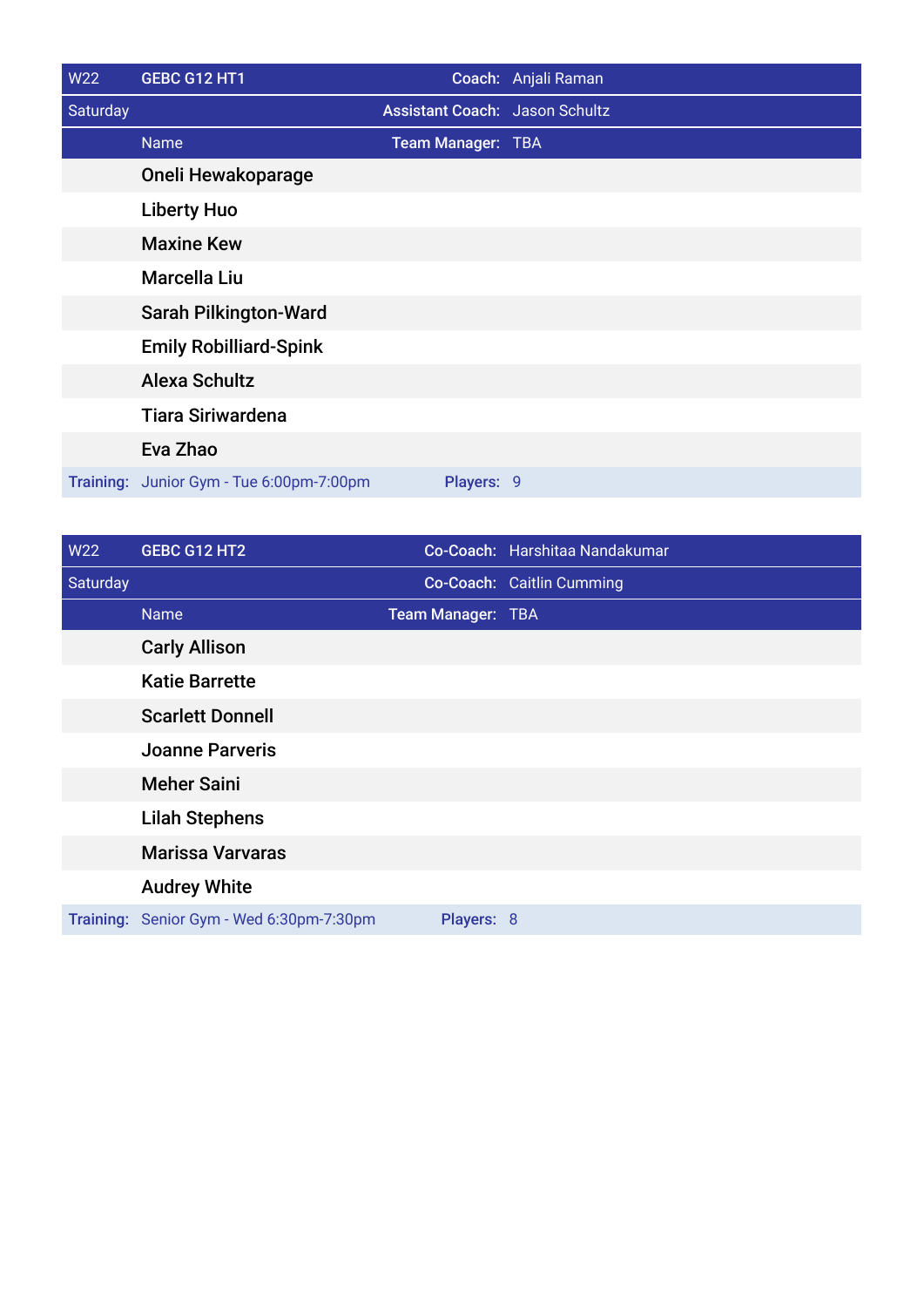| W22           | GEBC G14 HT1                             |            | Coach: Brenton Ward         |
|---------------|------------------------------------------|------------|-----------------------------|
| Saturday Name |                                          |            | Team Manager: Cass Stephens |
|               | Jiya Ahuja                               |            |                             |
|               | Alana Ekanayaka                          |            |                             |
|               | yarn ha                                  |            |                             |
|               | <b>Liberty Huo</b>                       |            |                             |
|               | <b>Matilda Liu</b>                       |            |                             |
|               | <b>Reva Mavani</b>                       |            |                             |
|               | <b>Amelie Pilkington-Ward</b>            |            |                             |
|               | Tejasvi (Tejasvi Srinivas) Srinivas      |            |                             |
|               | <b>Tehya Stephens</b>                    |            |                             |
|               | Training: Senior Gym - Thu 7:00pm-8:00pm | Players: 9 |                             |

| W22           | GEBC G14 HT2                             |                             | Coach: Sophie Cookson |
|---------------|------------------------------------------|-----------------------------|-----------------------|
| Saturday Name |                                          | Team Manager: Naomi Fornaro |                       |
|               | <b>Alyssa Costabile</b>                  |                             |                       |
|               | <b>Madelyn Fang</b>                      |                             |                       |
|               | <b>Tia Fornaro</b>                       |                             |                       |
|               | <b>Geet Jhamb</b>                        |                             |                       |
|               | Eva Jimenez                              |                             |                       |
|               | <b>Amabelle Lin</b>                      |                             |                       |
|               | <b>Anastasia Phokion</b>                 |                             |                       |
|               | Ummehani Vagh                            |                             |                       |
|               | <b>Chloe Yin</b>                         |                             |                       |
|               | Training: Senior Gym - Thu 8:00pm-9:00pm | Players: 9                  |                       |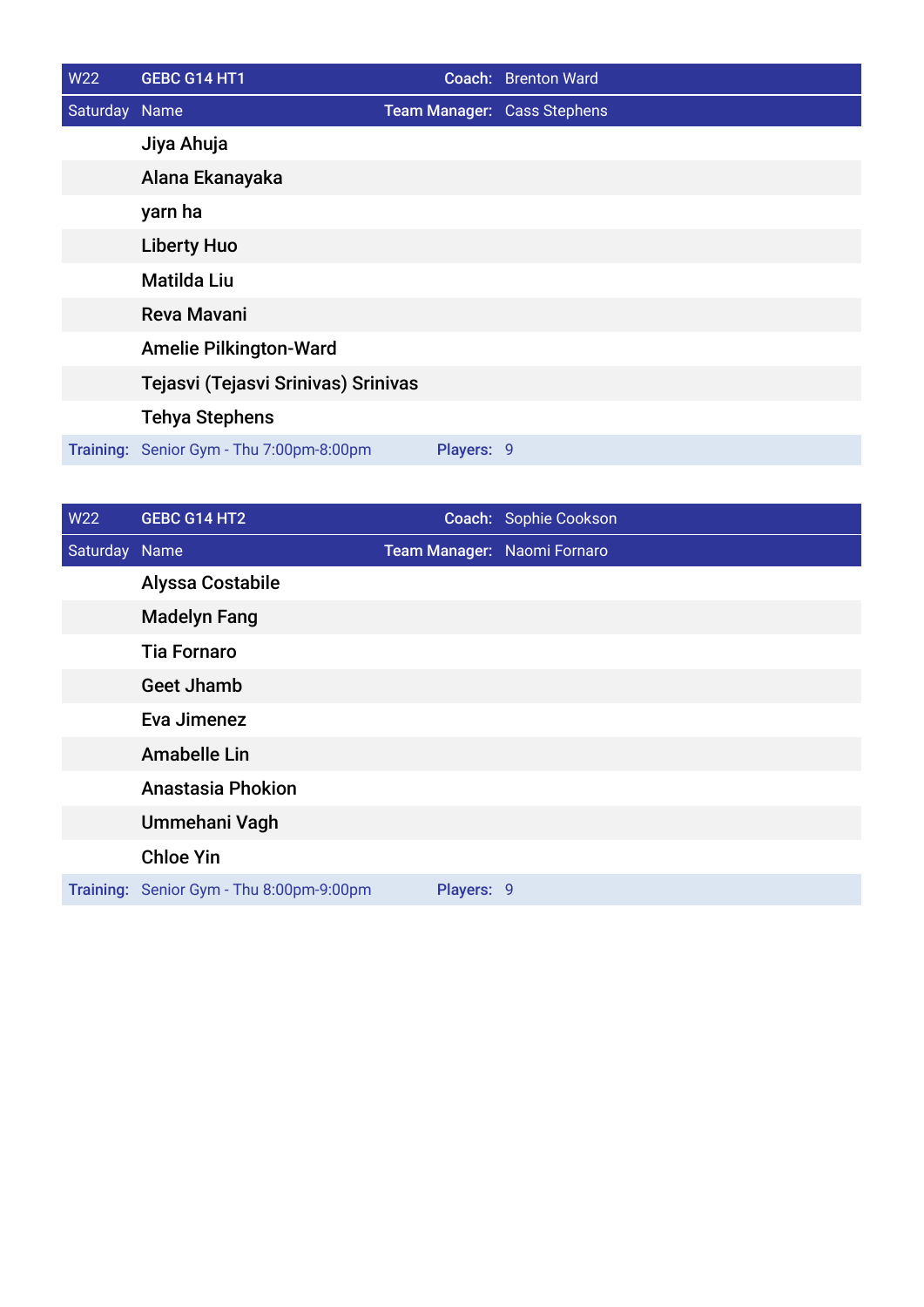| W22           | GEBC G16 HT1                             |                   | Coach: Richard Whitrod |
|---------------|------------------------------------------|-------------------|------------------------|
| Saturday Name |                                          | Team Manager: TBC |                        |
|               | Thathya Abhayawickrama                   |                   |                        |
|               | <b>Leila Conyers</b>                     |                   |                        |
|               | Sanuli Fernando                          |                   |                        |
|               | <b>Chiara Fornaro</b>                    |                   |                        |
|               | <b>Vinu Karunaratne</b>                  |                   |                        |
|               | Riya Krishnan                            |                   |                        |
|               | <b>Ava Richards</b>                      |                   |                        |
|               | <b>Mimi Roberts</b>                      |                   |                        |
|               | <b>Alicia Whitrod</b>                    |                   |                        |
|               | Training: Junior Gym - Mon 5:00pm-6:00pm | Players: 9        |                        |

| W22           | GEBC G16 HT2                             |                   | Coach: Daniel Dunstan |
|---------------|------------------------------------------|-------------------|-----------------------|
| Saturday Name |                                          | Team Manager: TBC |                       |
|               | Alaska Dunstan                           |                   |                       |
|               | Dishika Ghosh                            |                   |                       |
|               | <b>Tarika Gooneratne</b>                 |                   |                       |
|               | anagha kulkarni                          |                   |                       |
|               | <b>Cerys Morgan</b>                      |                   |                       |
|               | <b>Tishya Pogula</b>                     |                   |                       |
|               | Anjali Raman                             |                   |                       |
|               | Training: Senior Gym - Mon 8:00pm-9:00pm | Players: 7        |                       |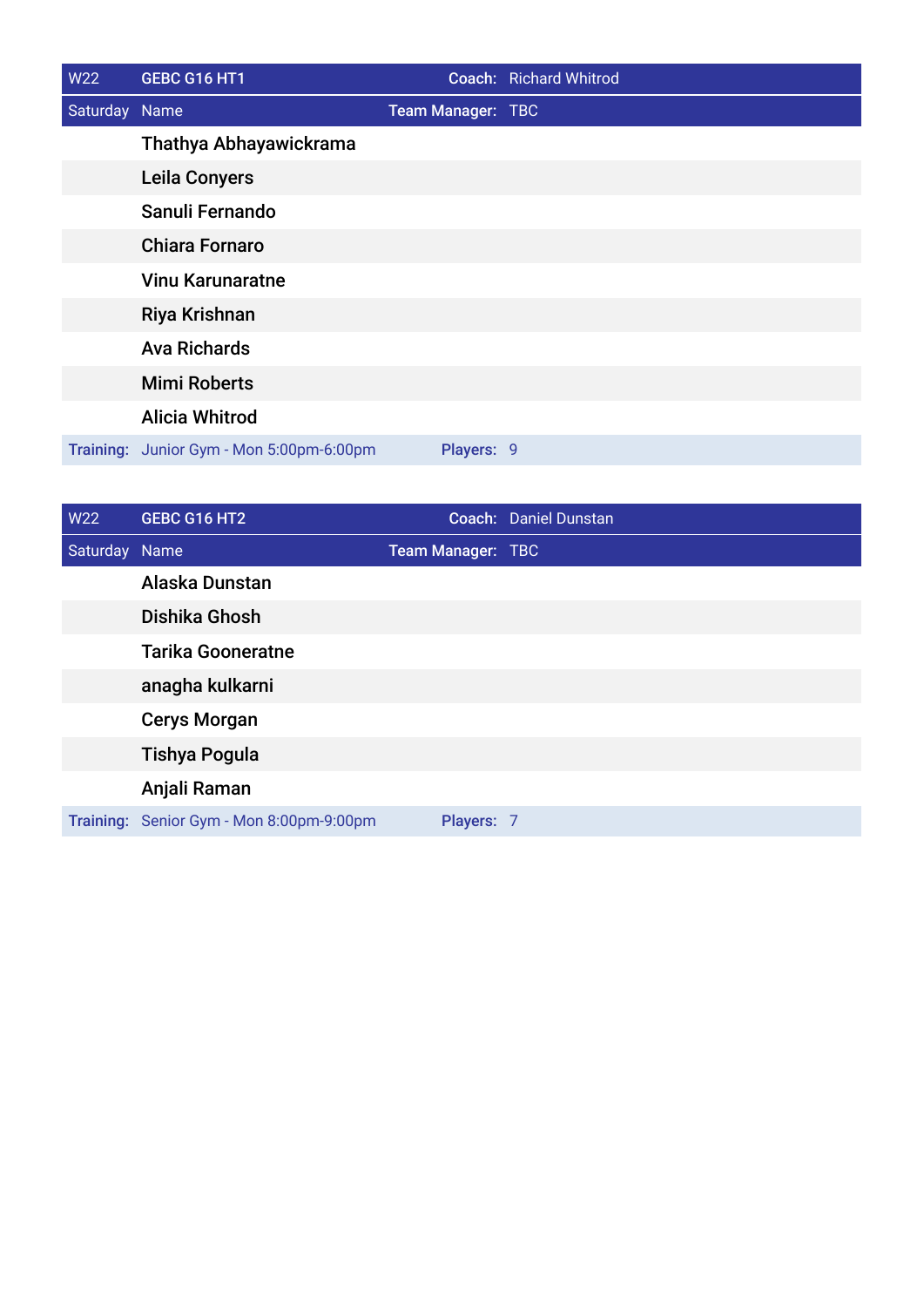| W22           | GEBC G18 HT1                             | Coach: TBC |                                 |
|---------------|------------------------------------------|------------|---------------------------------|
| Saturday Name |                                          |            | Team Manager: Catherine Jenkins |
|               | Mikaela Asscher                          |            |                                 |
|               | <b>Caitlin Cumming</b>                   |            |                                 |
|               | <b>Amelie Dyer</b>                       |            |                                 |
|               | Julia Jenkins                            |            |                                 |
|               | <b>Michelle Kew</b>                      |            |                                 |
|               | <b>Leanne Leung</b>                      |            |                                 |
|               | <b>Mia Wright</b>                        |            |                                 |
|               | <b>Kathryn Yang</b>                      |            |                                 |
|               | Jasmine Zhu                              |            |                                 |
|               | Training: Senior Gym - Wed 5:30pm-6:30pm | Players: 9 |                                 |

| W22           | SDC TUESDAY G21 HT1        | Coach: TBC |                              |
|---------------|----------------------------|------------|------------------------------|
| Saturday Name |                            |            | Team Manager: Sienna Spencer |
|               | <b>Katerina Akritidis</b>  |            |                              |
|               | <b>Nicoletta Akritidis</b> |            |                              |
|               | <b>Emma Davies</b>         |            |                              |
|               | <b>Tegan Dean</b>          |            |                              |
|               | <b>Ella Erickson</b>       |            |                              |
|               | Almeta Liu                 |            |                              |
|               | <b>Abbey Russell</b>       |            |                              |
|               | Sienna Spencer             |            |                              |
|               | Marlo van de Waterbeemd    |            |                              |
| Training: TBC |                            | Players: 9 |                              |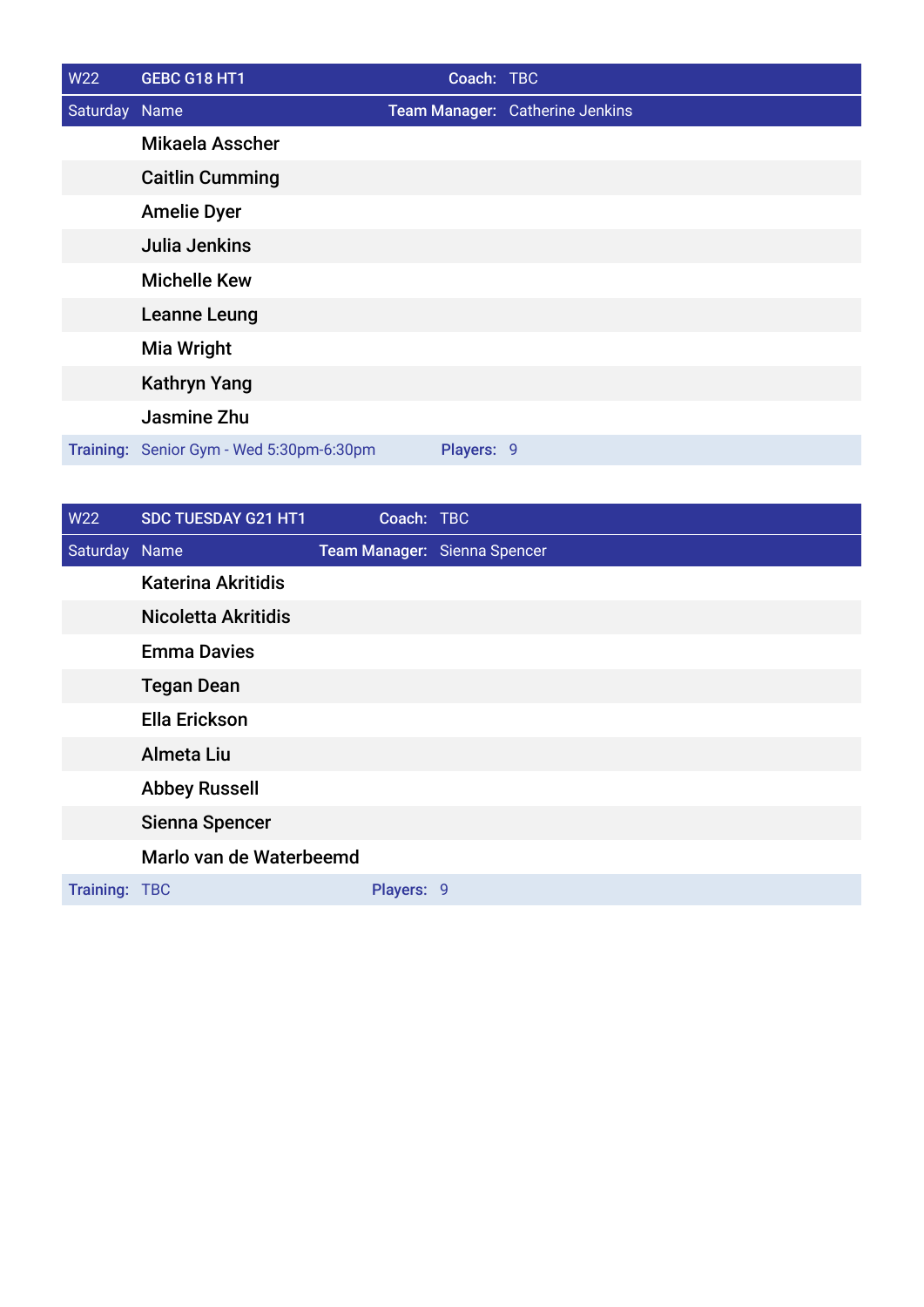| <b>W22</b>    | GEBC X08 HT1                             |            | Coach: Dane September          |
|---------------|------------------------------------------|------------|--------------------------------|
| Saturday Name |                                          |            | Team Manager: Lisa Lee (Ricky) |
|               | Ryan An                                  |            |                                |
|               | Jason Bai                                |            |                                |
|               | <b>Timothy Qian</b>                      |            |                                |
|               | <b>Ishaan September</b>                  |            |                                |
|               | <b>Lucas Shen</b>                        |            |                                |
|               | Jayden Weimer                            |            |                                |
|               | <b>Ricky Yang</b>                        |            |                                |
|               | Training: Junior Gym - Tue 5:00pm-6:00pm | Players: 7 |                                |

| <b>W22</b>    | GEBC X08 HT2                   |            | Coach: Martin Yao               |
|---------------|--------------------------------|------------|---------------------------------|
| Saturday Name |                                |            | Team Manager: Lynn Chen (Klaus) |
|               | <b>Hetbir Chopra</b>           |            |                                 |
|               | <b>Klaus Dong</b>              |            |                                 |
|               | <b>Marius Huo</b>              |            |                                 |
|               | Saarim Islam                   |            |                                 |
|               | <b>Isaac Kozhushnik</b>        |            |                                 |
|               | <b>AYAAN SYED</b>              |            |                                 |
|               | <b>Zachary Yao</b>             |            |                                 |
| Training:     | Junior Gym - Tue 6:00pm-7:00pm | Players: 7 |                                 |

| W22      | <b>GEBC X08 HT3</b>                      |                   | Co-Coach: Oscar Dong        |
|----------|------------------------------------------|-------------------|-----------------------------|
| Saturday |                                          |                   | Co-Coach: Thomas Darlington |
|          | <b>Name</b>                              | Team Manager: TBA |                             |
|          | <b>Lachlan Donnell</b>                   |                   |                             |
|          | Jai lyer                                 |                   |                             |
|          | <b>Ezra Leung</b>                        |                   |                             |
|          | <b>Owen Leung</b>                        |                   |                             |
|          | Anthony lombardi                         |                   |                             |
|          | <b>Vihaan Vivek</b>                      |                   |                             |
|          | Leo Wang                                 |                   |                             |
|          | Training: Junior Gym - Tue 4:00pm-5:00pm | Players: 7        |                             |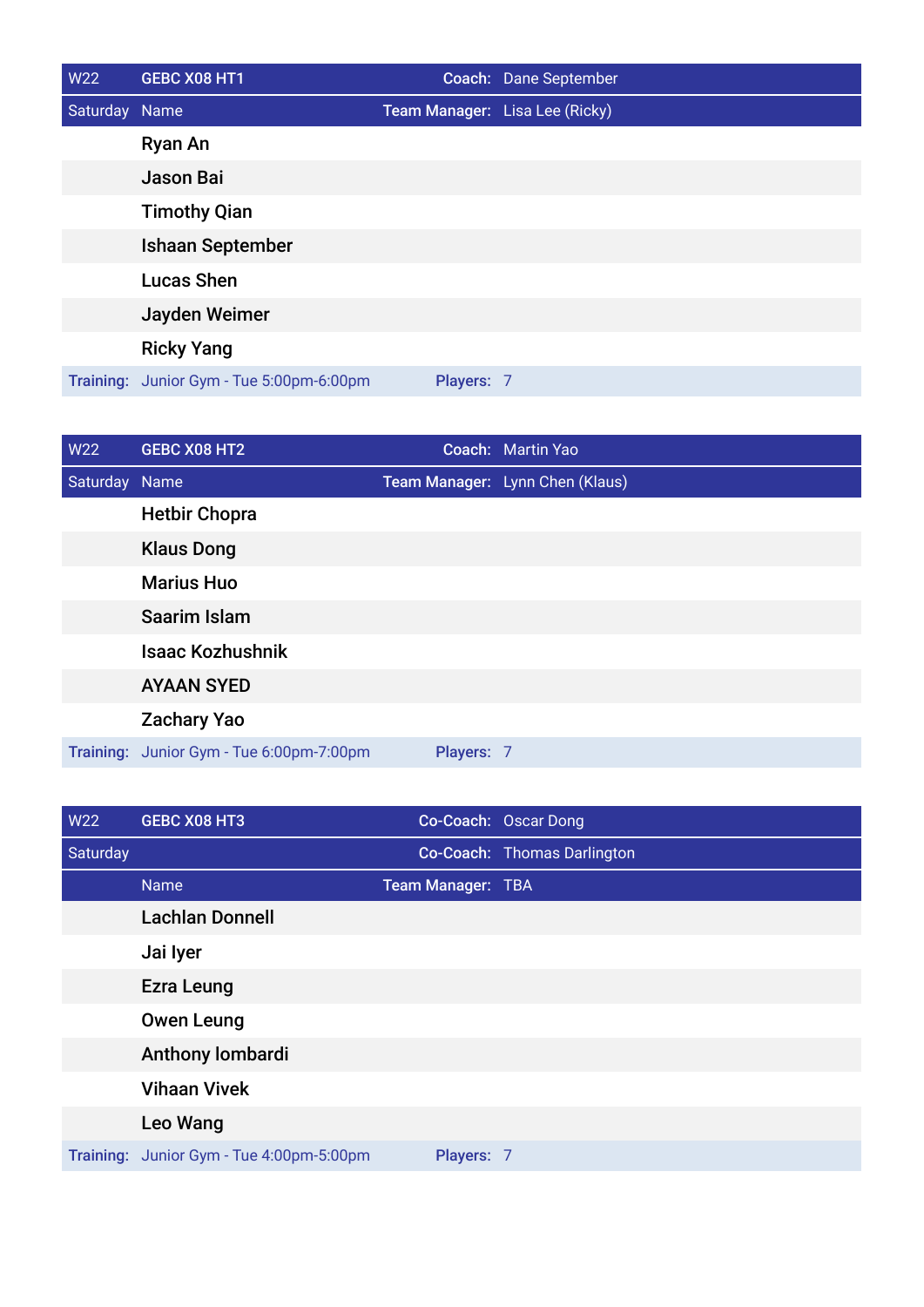| W22           | GEBC X10 HT1                             |                       | Coach: Fabrice Nkonko |
|---------------|------------------------------------------|-----------------------|-----------------------|
| Saturday Name |                                          | Team Manager: John Bu |                       |
|               | Aayush Ahuja                             |                       |                       |
|               | <b>Jaxson Bu</b>                         |                       |                       |
|               | <b>Denzel Nkonko</b>                     |                       |                       |
|               | <b>Alex Nuth</b>                         |                       |                       |
|               | <b>Austin Pan</b>                        |                       |                       |
|               | <b>Rian Wakista</b>                      |                       |                       |
|               | Dilan Wijenayake                         |                       |                       |
|               | <b>Ethan Xia</b>                         |                       |                       |
|               | <b>Kenneth Zhou</b>                      |                       |                       |
|               | Training: Junior Gym - Thu 6:00pm-7:00pm | Players: 9            |                       |

| W22           | GEBC X10 HT2                             |                           | Coach: Robin Chen |
|---------------|------------------------------------------|---------------------------|-------------------|
| Saturday Name |                                          | Team Manager: Zhenhua Cai |                   |
|               | <b>Austin Cai</b>                        |                           |                   |
|               | <b>Michael Chen</b>                      |                           |                   |
|               | <b>Peter Georgakopoulos</b>              |                           |                   |
|               | <b>Aiden Lee</b>                         |                           |                   |
|               | <b>Marcus LOMBARDI</b>                   |                           |                   |
|               | <b>Jacob Mitchell</b>                    |                           |                   |
|               | <b>Rehan Syed</b>                        |                           |                   |
|               | James (Jimmy) Zhang                      |                           |                   |
|               | Training: Junior Gym - Mon 6:00pm-7:00pm | Players: 8                |                   |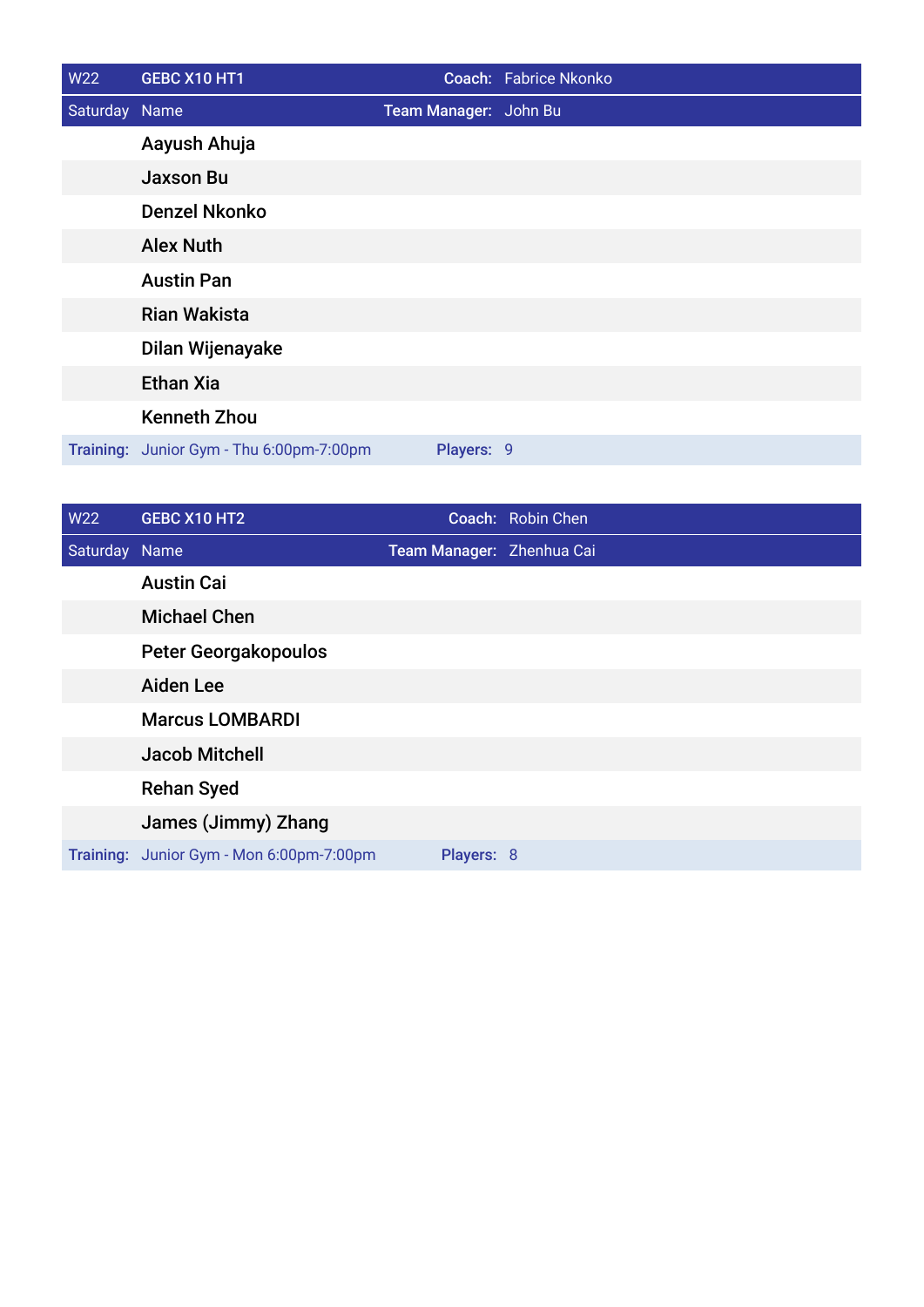| W22      | GEBC X10 HT3                             |                   | Co-Coach: Micah Borgula |
|----------|------------------------------------------|-------------------|-------------------------|
| Saturday |                                          |                   | Co-Coach: Kevin Zhao    |
|          | <b>Name</b>                              | Team Manager: TBA |                         |
|          | <b>Jacob Kolivas</b>                     |                   |                         |
|          | <b>Matthew Lim</b>                       |                   |                         |
|          | <b>Alan Liu</b>                          |                   |                         |
|          | <b>Oliver Lu</b>                         |                   |                         |
|          | Arjun Mavani                             |                   |                         |
|          | <b>Vyom Patel</b>                        |                   |                         |
|          | Yuvraj Tyagi                             |                   |                         |
|          | <b>Samuel Woods</b>                      |                   |                         |
|          | Training: Junior Gym - Mon 6:00pm-7:00pm | Players: 8        |                         |

| <b>W22</b>    | GEBC X10 HT4                             |                           | Coach: David Forde |
|---------------|------------------------------------------|---------------------------|--------------------|
| Saturday Name |                                          | Team Manager: Humphrey He |                    |
|               | Ayaan Bakshi                             |                           |                    |
|               | Benjamin (Ben) Forde                     |                           |                    |
|               | <b>Michail Halwalage</b>                 |                           |                    |
|               | Steven Shi (Steven) He                   |                           |                    |
|               | Amogh Kakkar                             |                           |                    |
|               | Jeremy Lin                               |                           |                    |
|               | <b>Austin Lu</b>                         |                           |                    |
|               | <b>Ellis Stiffler</b>                    |                           |                    |
|               | <b>Jamison Zwart</b>                     |                           |                    |
|               | Training: Junior Gym - Mon 5:00pm-6:00pm | Players: 9                |                    |